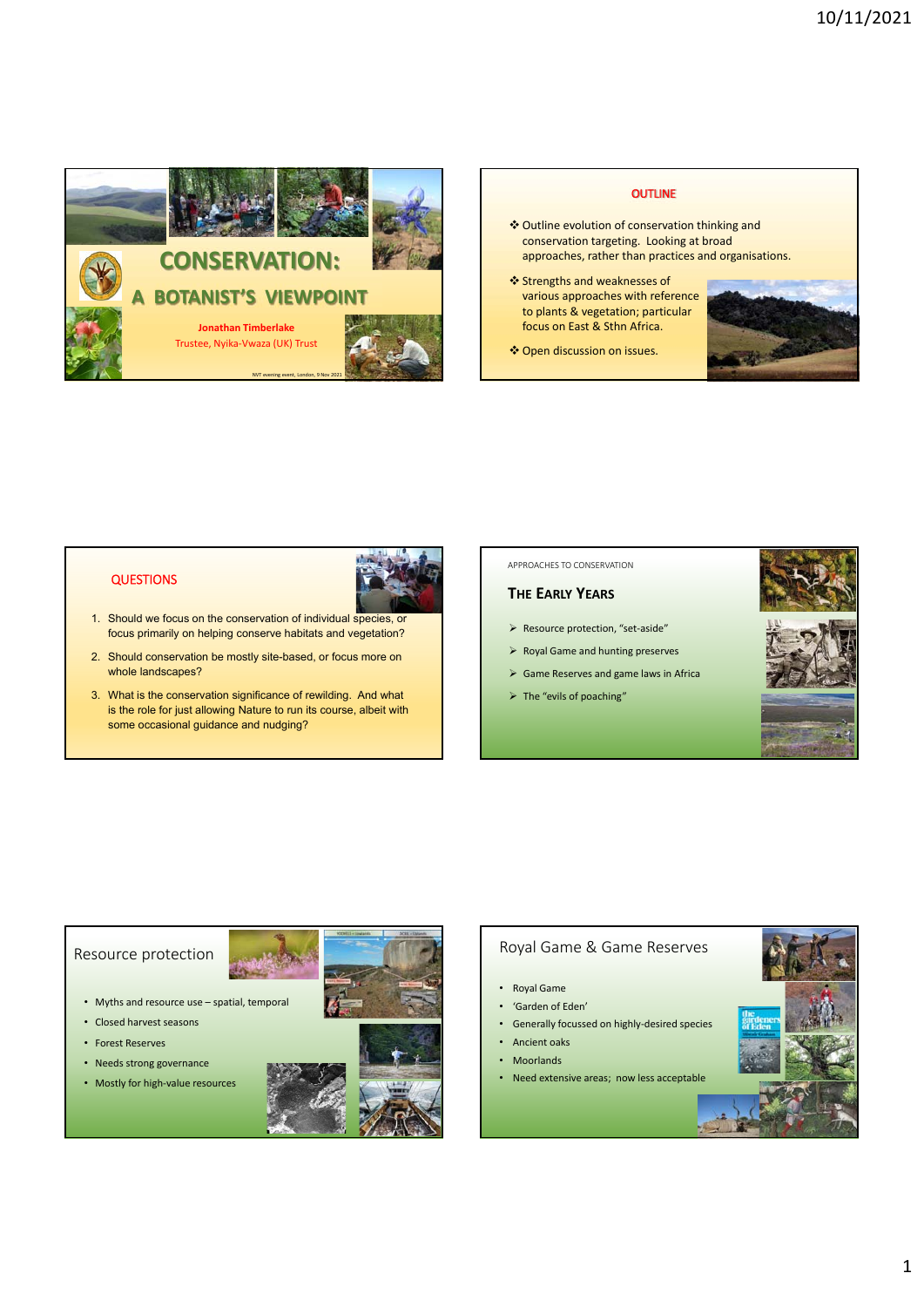APPROACHES TO CONSERVATION

## **THE MIDDLE YEARS**

- State-owned and state-run National Parks
- Exclusive use. Locals often disenfranchised
- Focus on large charismatic species; less on habitats







### National Parks & State conservation

- Based on US Yellowstone model
- In Africa promoted by UNESCO post-WWII
- Exclusion of people and no consumptive use; creates local antagonism
- 5-10% of land area in some countries now protected
- High management costs
- Poaching & control
- Plant / vegetation conservation often incidental



### Wilderness Areas

- Focus on wilderness and space; less on species
- Very few large, little-settled areas left globally
- A rather US-led paradigm
- Limited validity for plants, except perhaps montane situations



### APPROACHES TO CONSERVATION

### **THE LATER YEARS**

- ▶ Red Listing & IUCN, 1960s
- $\triangleright$  Identification of habitats and geographic areas
- > Important Bird Areas (IBAs) & IPAs, leading to Key Biodiversity Areas (KBAs)
- IUCN Red List of Ecosystems



# IPAs and KBAs • Strict rational criteria • Various national initiatives underway for both • IPAs (plants only) rather superseded by KBAs (all biodiversity) • KBAs now part of UN environmental reporting • Data limitation for plants re KBAs

• Too many plant data based on historic herbarium records

## Red Lists

- Red Listing & IUCN, 1960s
- A more rigorous, scientific process with criteria
- Emphasis on better-known birds, mammals & reptiles
- Data limitations, especially for plants
- Recent upsurge in plant Red Listing
- Ex situ (seed banks, gardens) vs in situ



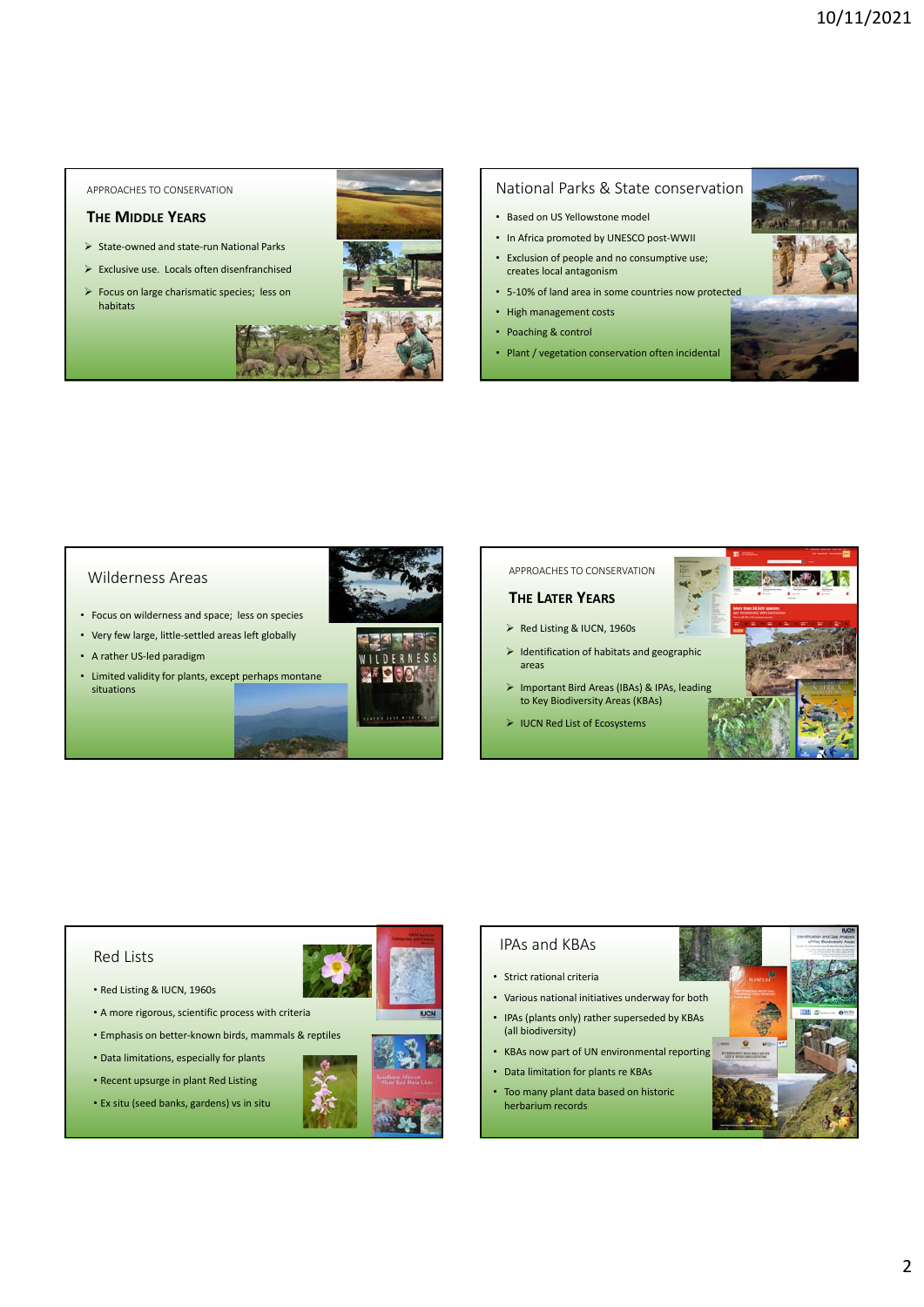## Ecosystem Red List

- For Africa based mostly on Ecoregions
- Limitations what is an ecosystem, where does it stop?
- Poor vegetation maps
- How to measure historic change
- But clear focus on vegetation, not just species



### APPROACHES TO CONSERVATION

## **LOOKING FORWARD**

- $\triangleright$  Biodiversity corridors
- $\triangleright$  Greater link amenity to biodiversity conservation
- > Landscape level
- Focus on ecological processes
- $\triangleright$  Rewilding







### Landscape level

- Biodiversity corridors linking areas or remnants
- Lawton Report (UK)
- UK National Parks a planning unit
- No real equivalent in tropical Africa. But South Africa has ecoregion-based system oregion-lias<br>steeling Hall
- "Nature Needs Half" E.O.Wilson







- Focus on ecological processes
- Not deterministic
- Not same as restoration
- Adaptive or even passive management
- Monitoring & observation
- Accept that some 'treasured' components or species may go





### **THEMES RUNING THROUGH**

- Resource protection  $\rightarrow$  multiple use
- Species → habitats
- Sites  $\rightarrow$  landscapes
- Biodiversity elements  $\rightarrow$  ecological processes
- Local exclusion  $\rightarrow$  local management
- No management  $\rightarrow$  active management  $\rightarrow$ adaptive management  $\rightarrow$  passive management



### SUMMARY: How has botanical conservation fared over the years?

- 1. No great help in Royal Game / Game Reserve era, except coincidentally through area protection.
- 2. Great positive impact from National Parks, even though these mostly focussed on scenery and mammals.
- 3. Focus on threatened species put some plants on agenda. But data poor; lack of charisma.
- 4. Move to defining areas based on species assemblage allowed identification of better range of potential plan conservation sites.
- 5. IUCN Ecosystems Red List will help put vegetation on agenda.